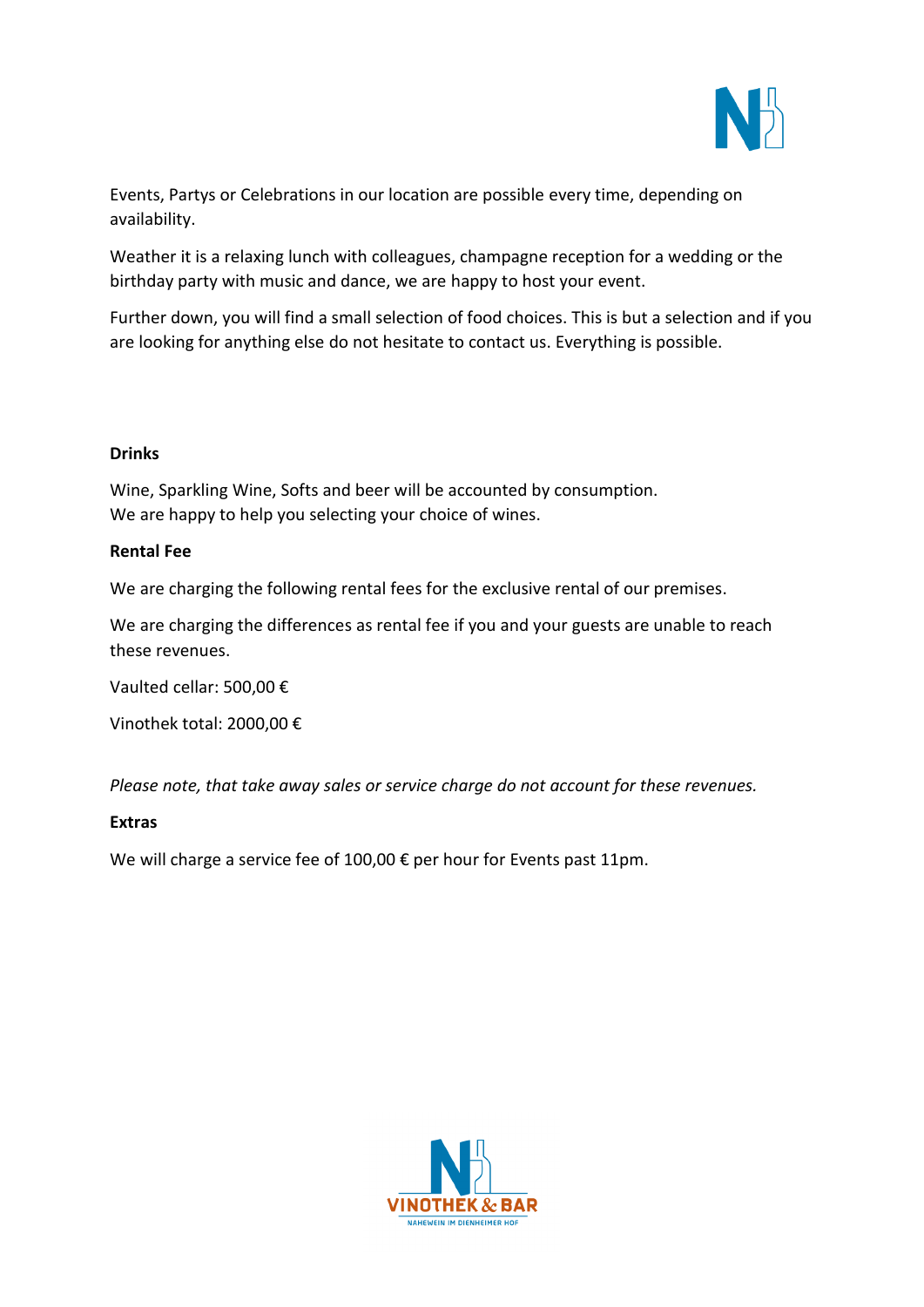

## **Fingerfood**

**Yufkateigrollen** *Puff pastry with eggplant paste*

**Selection of quiche**

**salmonrolls**

**Chicken-Mango-skewer**

**Tomato-Mozzarella**

**Potted olives**

### **Soups**

**Potato-Pastis-Soup**

**Beetrootsoup**

# **Main Course**

**Bouef á la carotte** *a type of Beefstew with glazed carrots*

**Prwans in Pastis with Tagliolini**

**Tavel-Hühnchen** *Chickenfilet with roasted bell pepper, zucchini and mushrooms in a sauce made of rosé wine and cream*

## **Dessert**

**Mousse au chocolat Blueberry-Cantucini-Tiramisu Selection of French cheese**

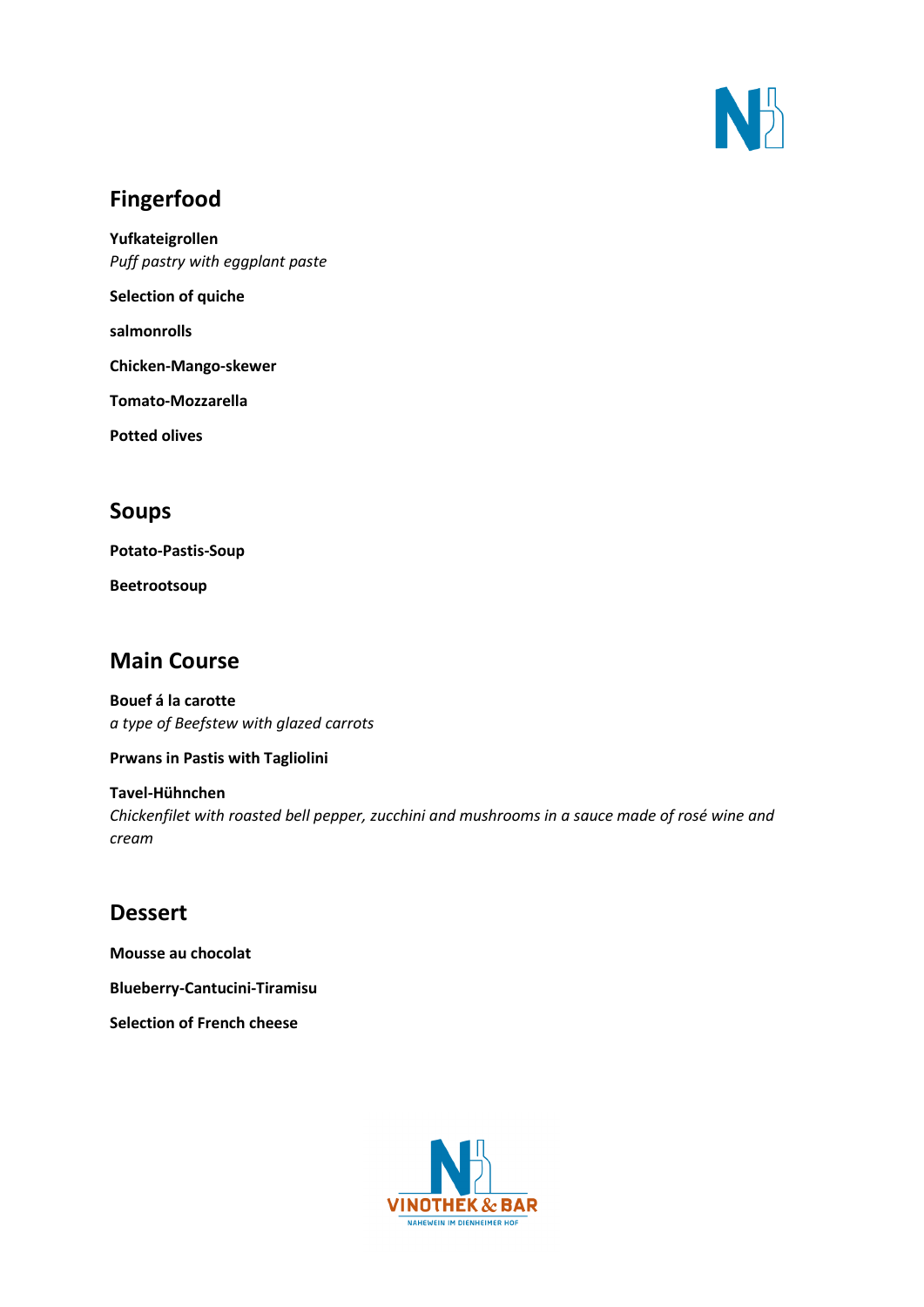







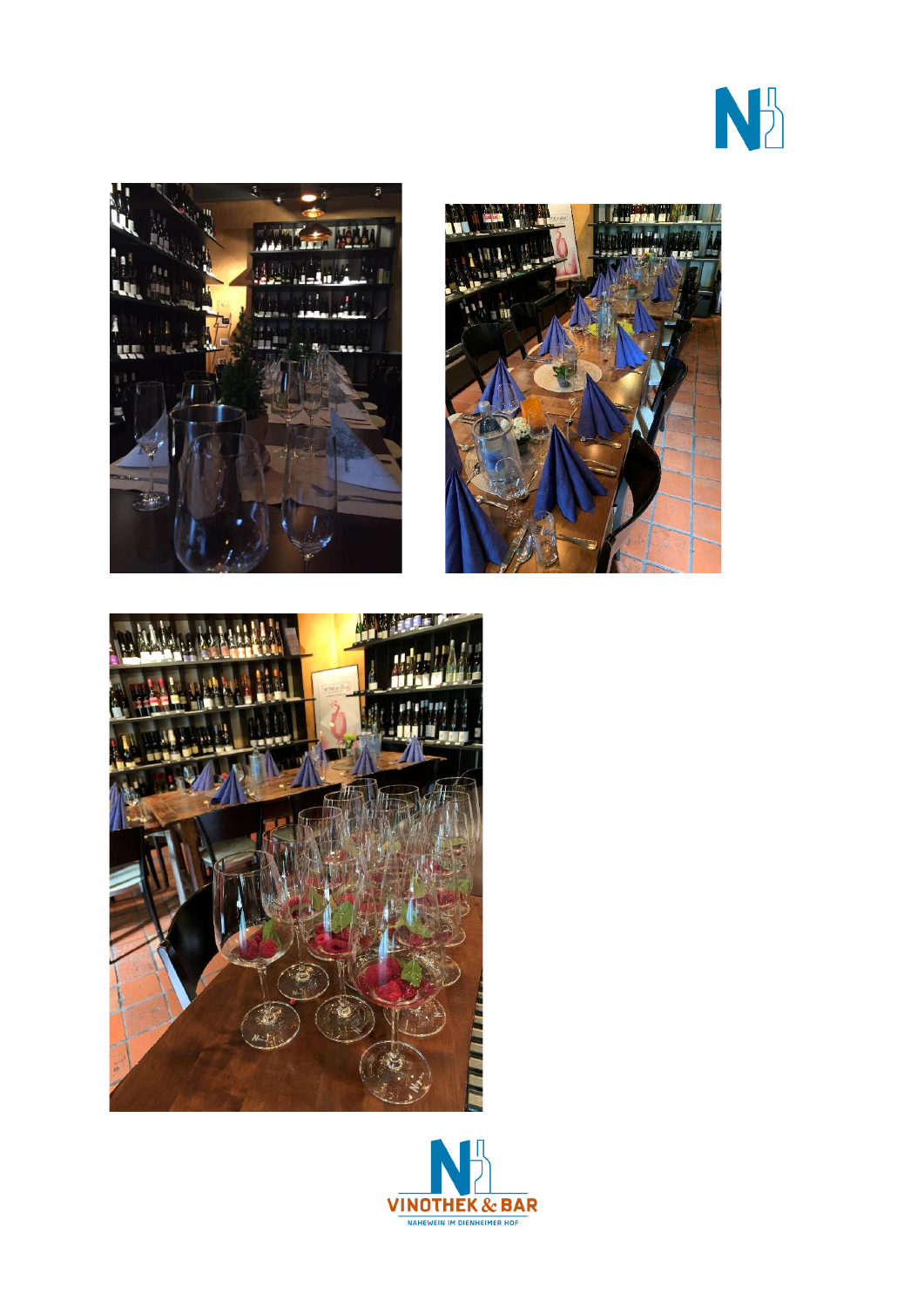